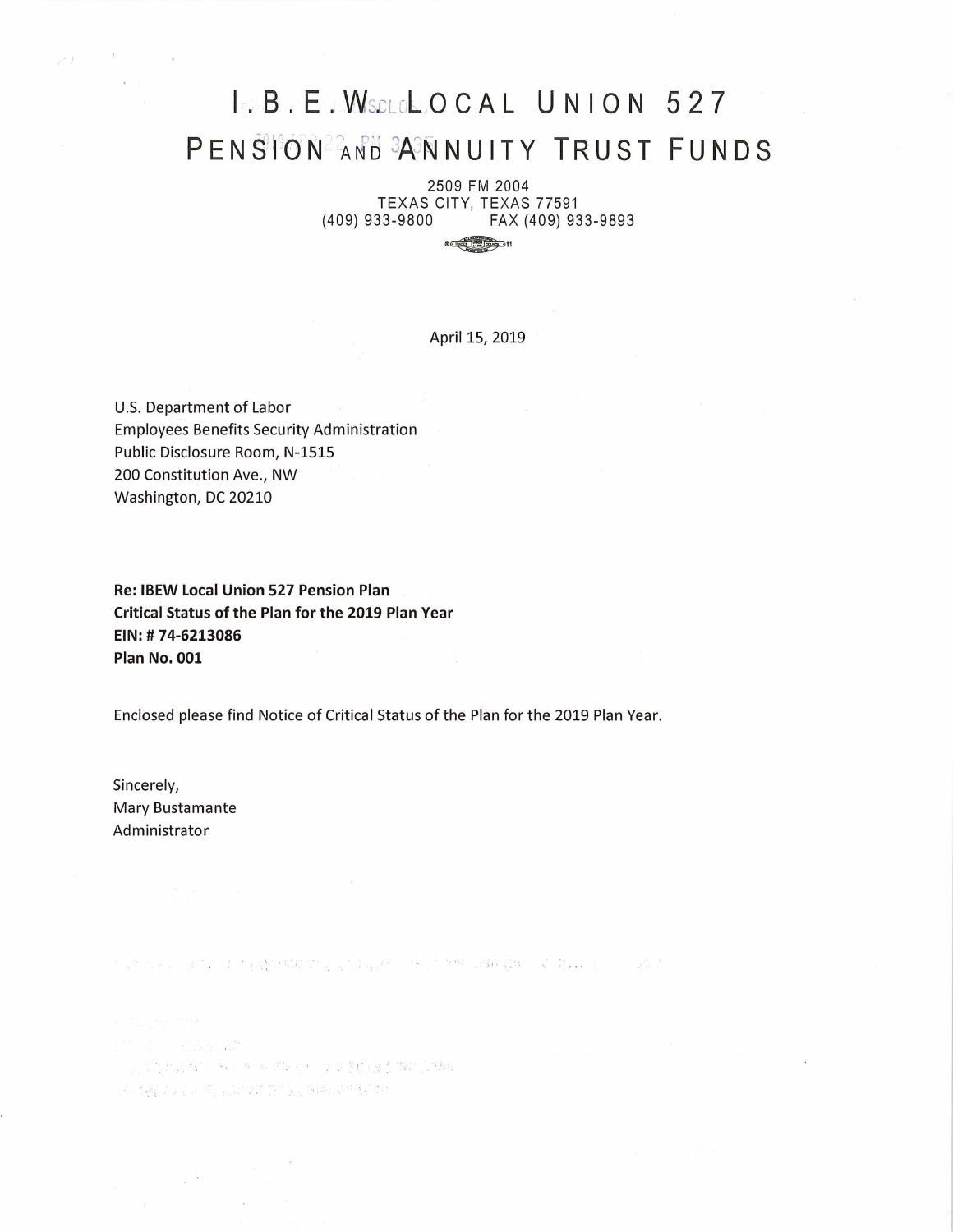## **NOTICE OF CRITICAL STATUS**

### **FOR**

## **NECA - IBEW Local Union No. 527 Pension Plan ("Plan")**

## **EIN: 74-6213086 Plan No. 001**

# **To: Participants, Beneficiaries, Participating Unions and Contributing Employers Date: April 26, 2019**

## **RE: Critical Status of the Plan for the 2019 Plan Year**

The Pension Protection Act of 2006 ("PPA") added requirements for measuring the financial health of multiemployer plans such as ours. It requires the Plan's actuary to make an annual determination of the Plan's financial status under these rules and certify that status to the IRS and Plan sponsor. If the Plan's status for a Plan Year is "critical" (also known as the red zone), the Plan sponsor must notify all participants, beneficiaries, participating unions and contributing employers in writing of this certification.

#### **Critical Status**

This is to inform you that on March 29, 2019, the Plan's actuary certified to the U.S. Department of the Treasury, and also to the Plan Sponsor, that the Plan will continue to be in critical status for the Plan Year beginning January 1, 2019. Federal law requires that you receive this notice.

The Plan is considered to be in critical status because it has funding or liquidity problems, or both. More specifically, the Plan's actuary determined that the Plan is projected to have an accumulated funding deficiency within four years.

## **Rehabilitation Plan and Plan Changes**

Federal law requires pension plans in critical status to adopt a rehabilitation plan aimed at restoring the financial health of the plan. This is the 12th year the Plan has been in critical status. On April 27, 2008, you were notified that the Plan was in critical status (for the first year) and that the Plan was not permitted to pay lump sum benefits (or any payment in excess of the monthly amount paid under a single life annuity) – thereby eliminating the pre-retirement lump sum death benefit – while in critical status.

A rehabilitation plan was adopted by the Board of Trustees on May 27, 2008, and later adopted by the bargaining parties. On September 2, 2008, a Notice of Adjustment to Benefits Due to Critical Status was sent to you explaining the changes to the Plan as mandated under the Rehabilitation Plan. These changes generally apply to Participants whose benefit commencement date is on or after October 1, 2008. The changes include elimination of subsidies for Inactive Vested Participants with respect to the Early Retirement Pension, the Qualified Joint and Survivor Annuity, and the Pre-Retirement Surviving Spouse Pension. The benefits of Inactive Vested Participants who began receiving benefits on or after April 27, 2008, but before the date the Notice was distributed, were adjusted beginning October 1, 2008.